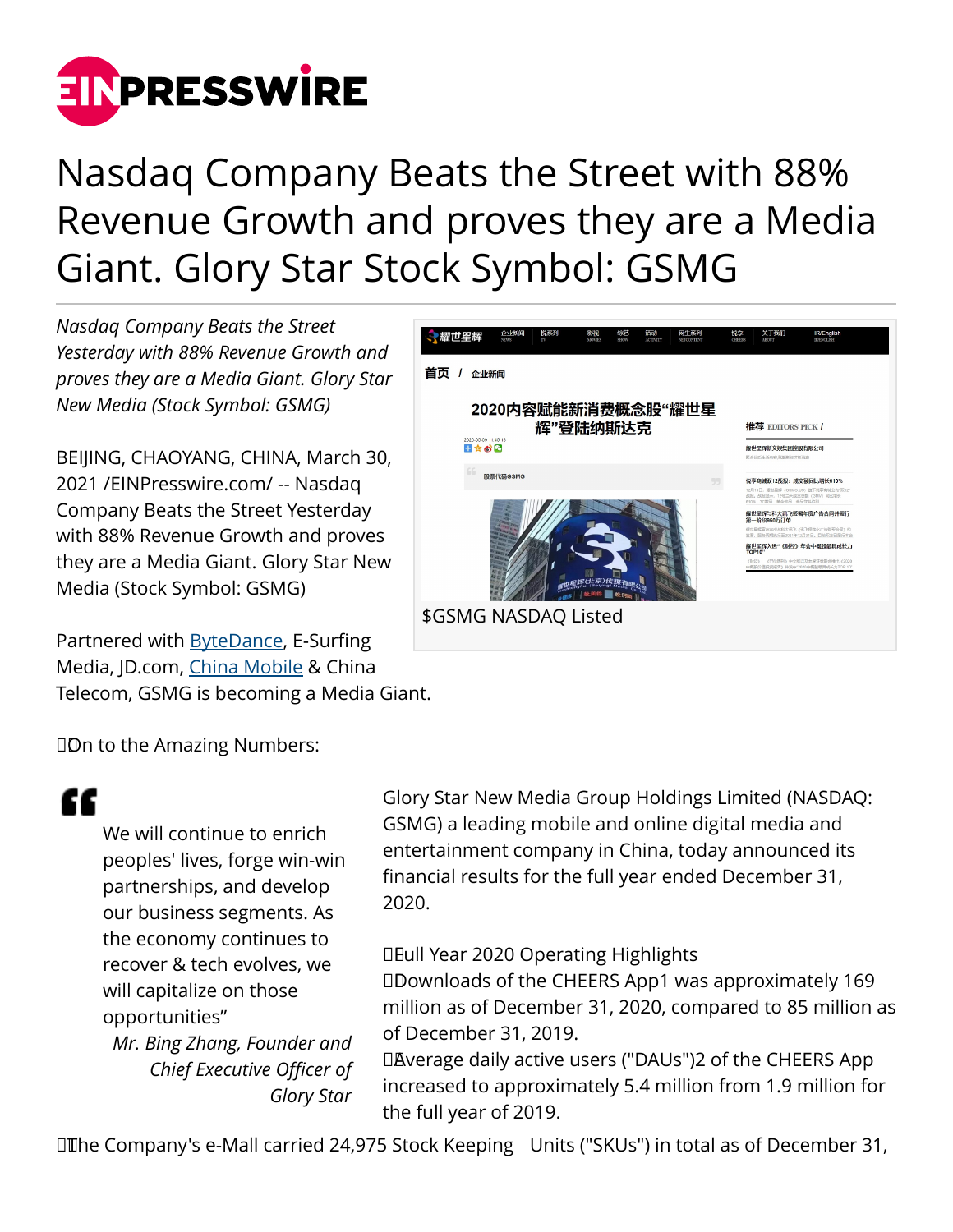2020. Gross merchandise value ("GMV") of the Company's

CHEERS App was approximately US\$132 million, compared to US\$19.4 million in the full year of 2019.

Full Year 2020 Financial Highlights

DRevenues for the full year of 2020 increased by 88.2% to US\$123.8 million from US\$65.8 million for the full year of 2019.

Revenues from the Company's CHEERS App Internet Business increased by 195.3% to US\$83.6 million for the full year of 2020, from US\$28.3 million in the full year of 2019, and represents 67.5% of total revenues. Revenues from the Company's Traditional Media Business increased by 7.2% to US\$40.2 million for the full year of 2020 from US\$37.5 million for the full year of 2019 and accounts for the remaining 32.5% of total revenues.

 Income from operations for the full year of 2020 increased by 14.3% to US\$30.7 million, from US\$26.8 million for the full year of 2019. Doperating margin was 24.8% for the full year of 2020, compared to 40.8% for the full year of 2019. Net income attributable to Glory Star's shareholders increased by 11.2% to US\$29.3 million for the full year of 2020, from US\$26.3 million for the full year of 2019.



\$GSMG cooperative with ByteDance (Tik Tok)



 Net margin was 23.6% for the full year of 2020, compared to 40.1 % in the full year of 2019.

1. Glory Star defines this metric as the total number of downloads of the CHEERS App as of the end of the period.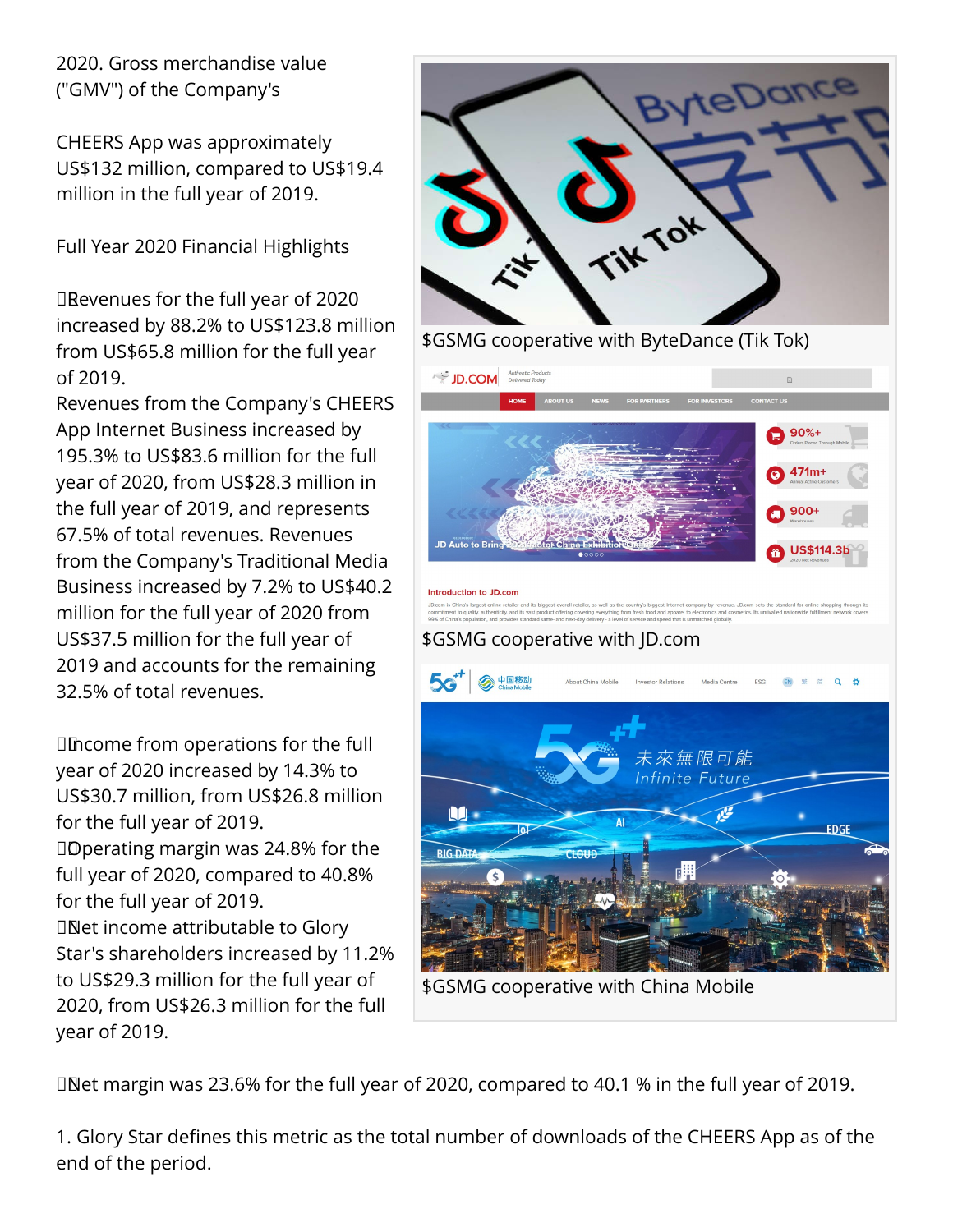2. Glory Star defines daily active users, or DAUs, as a user who has logged in or accessed Glory Star's online video content and/or its e-commerce platform using the CHEERS App, whether on a mobile phone or tablet. Glory Star calculates DAUs using internal company data based on the activity of the user account and as adjusted to remove "duplicate" accounts.



\$GSMG cooperative with China Telecom

Mr. Bing Zhang, Founder and Chief Executive Officer of Glory Star commented, "We concluded the full year of 2020 with strong operating and financial performances as a result of our business resiliency and visionary growth strategies. During the period, we remained focused on optimizing our internally developed products, expanding our product use cases, growing our partnership base, and enriching our catalogue of high-quality content. As a result, we not only augmented the breadth and depth of our product and content offerings but also enhanced our paying user count and user retention rate. Looking ahead, we will continue to enrich peoples' lives, forge win-win partnerships, and develop our business segments. Moreover, as the economy continues to gradually recover and technology evolves, we will also capitalize on those new opportunities which emerge to fuel our growth engines."

Mr. Perry Lu, Chief Financial Officer of Glory Star, added, "Despite the macro uncertainties and ongoing presence of COVID-19, we delivered solid financial results in the full year of 2020. During the year, we grew our revenues by 88.2% year over year while also increasing our net income attributable to shareholders by 11.2% year over year. Such positive trends in revenues and profitability continue to validate our business initiatives, growth strategies, and long-term development trajectory. Going forward, our abundant cash reserves, sufficient liquidity, and healthy financial performance should continue to serve as significant competitive advantages, allowing us to increase our market share and deliver lasting shareholder value over the longterm."

### Full Year 2020 Financial Results

Revenues increased by 88.2% to US\$123.8 million for the full year of 2020, from US\$65.8 million for the full year of 2019, mainly due to the successful development of the Company's self-owned mobile CHEERS application allowing users to access the Company's online video content, live streaming shows, online games and shopping, and an increase in the average price of advertisements types. Advertising revenues increased by 116.3% to US\$104.7 million for the full year of 2020, as compared to \$48.4 million for the full year of 2019. CHEERS e-Mall marketplace service revenues increased by 126.4% to US\$1.5 million for the full year of 2020 from \$0.7 million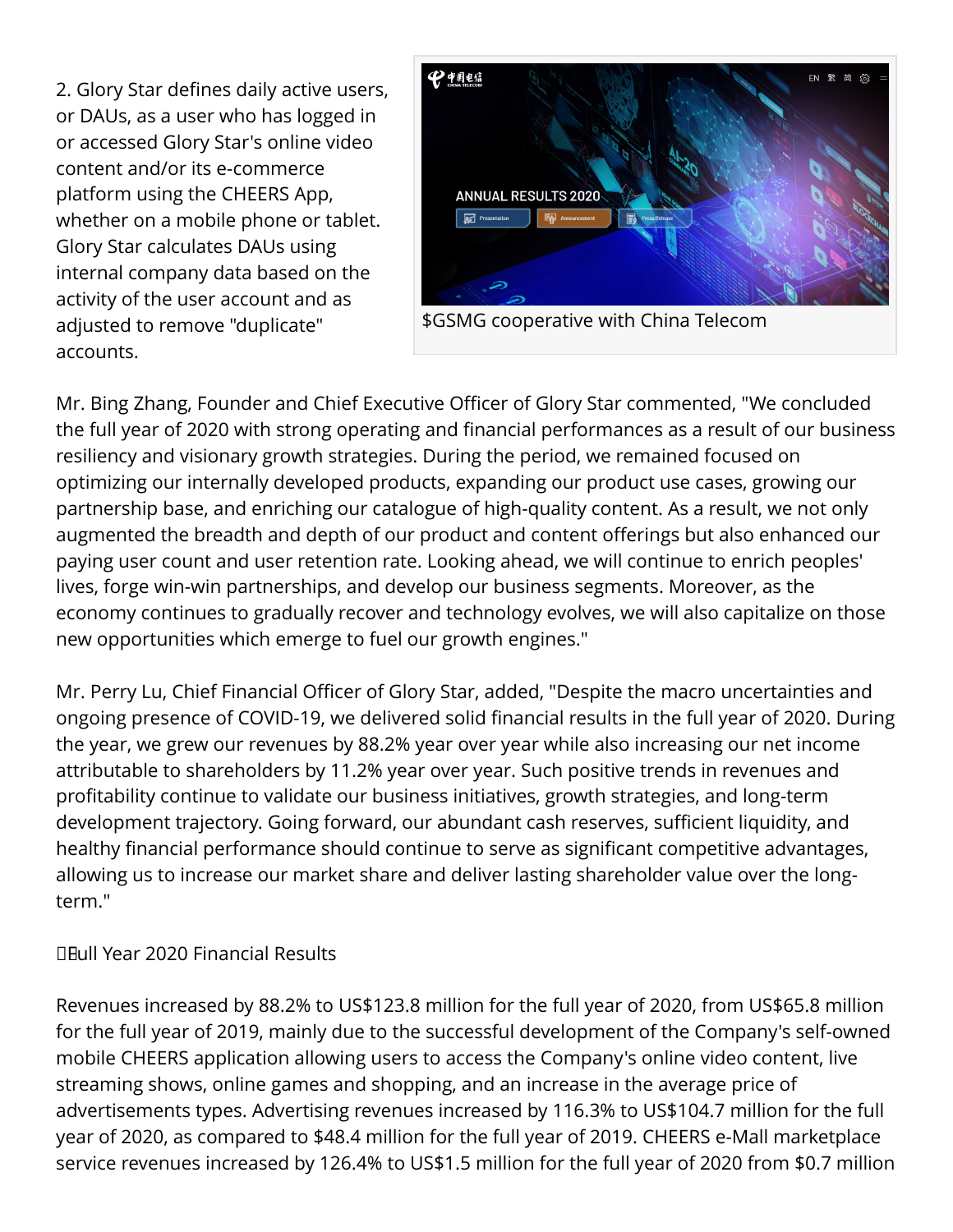for the full year of 2019. The Company continues to attract active users to its platform by developing engaging short-form videos, live streaming events, games, and network dramas. Following the restriction of outdoor activities caused by COVID-19, increases in online entertainment and shopping continued to stimulate growth in advertising revenues as well as CHEERS e-Mall marketplace service revenues.

Total operating expenses for the full year of 2020 increased by 139.1% to US\$93.1 million from US\$38.9 million for the full year of 2019.

Dost of revenues increased by 20.6% to US\$38.5 million for the full year of 2020, from US\$31.9 million for the full year of 2019. The increase was mainly attributable to the increase of production cost associated with content to improve diversity, quantity and content richness and bandwidth cost.

 Selling and marketing expenses for the full year of 2020 were US\$43.8 million compared to US\$3.2 million for the full year of 2019. As a percentage of revenues, selling and marketing expenses for the full year ended December 31, 2020, were 35.4% as compared to 4.8% for the same period of 2019. The increase was due to the increase in advertising fees, as well as an increase in marketing and user acquisition activities to attract new customers for the Company's CHEERS application and CHEERS e-Mall.

 General and administrative expenses for the full year of 2020 were US\$10.1 million compared to US\$3.1 million for the full year of 2019. As a percentage of revenues, general and administrative expenses for the year ended December 31, 2020 were 8.2% compared to 4.8% in the full year of 2019. This increase was mainly attributable to increases in share-based compensation for Company's employees in management functions and other professional service fees related to the Company's business combination.

 Research and development expenses for the full years of 2020 and 2019 were US\$0.7 million and US\$0.7 million, respectively.

Income from operations for the full year of 2020 increased by 14.3% to US\$30.7 million from US\$26.8 million in the full year of 2019. Operating margin in the full year of 2020 was 24.8% compared to 40.8% for the full year of 2019.

Net income attributable to Glory Star's shareholders for the full year of 2020 increased by 11.2% to US\$29.3 million from US\$26.3 million in the full year of 2019. Net margin in the full year of 2020 was 23.6% compared to 40.1 % for the full year of 2019.

Basic and diluted net income per share for the full year of 2020 were US\$0.54 and US\$0.50, respectively. In comparison, the Company's basic and diluted net income per share for the full year of 2019 were US\$0.64 and US\$0.57, respectively.

As of December 31, 2020, the Company had cash and cash equivalents of US\$17.7 million,